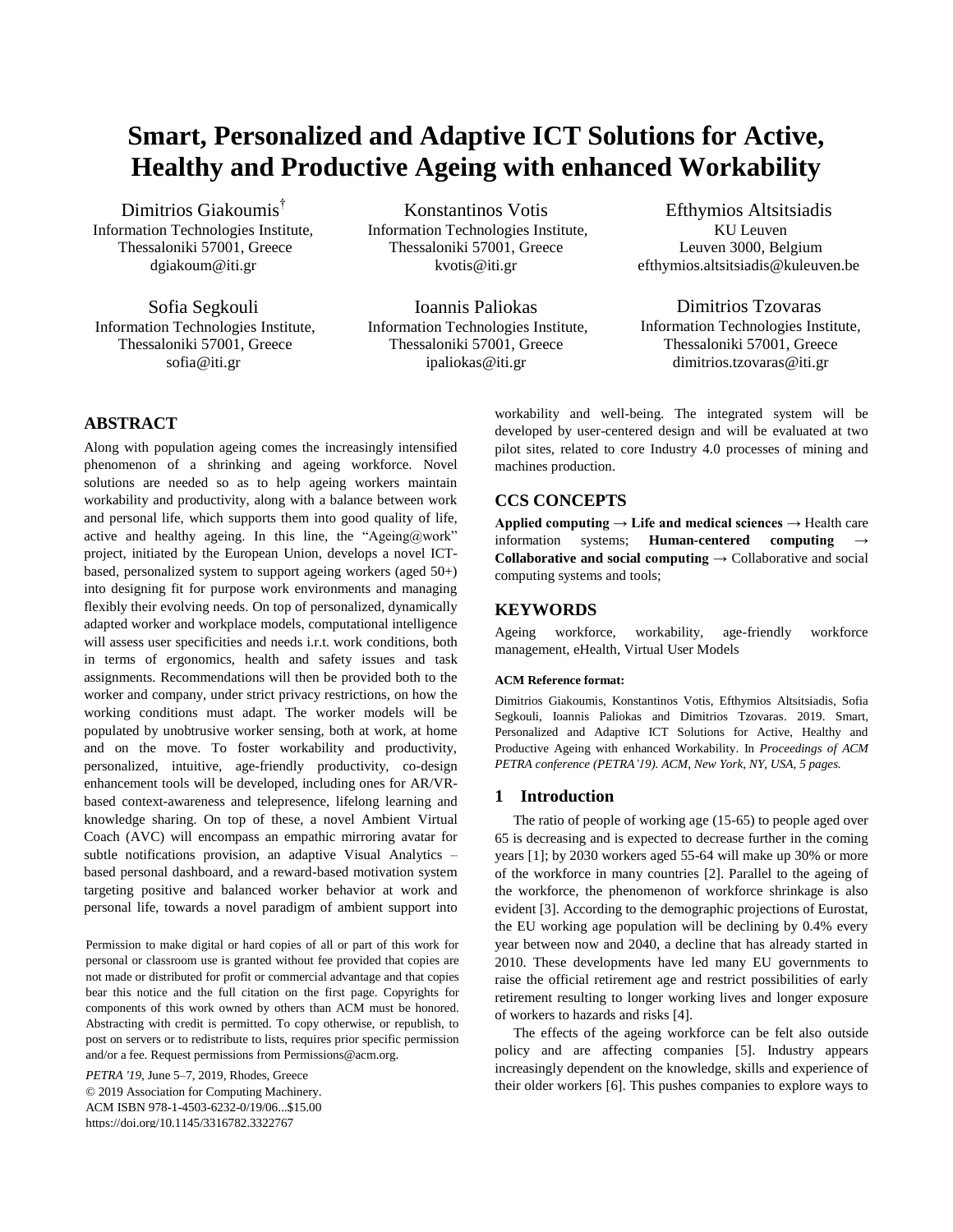keep older workers employed for a longer period of time and also to support them to maintain their work ability and increase their employability. Responding to this need for sustainable job longevity of ageing adult populations, however, is faced with both challenges and opportunities. Some of these reside within the natural changes that come together with the ageing process, some arise from the changing workplace conditions.

Ageing brings a multitude of changes to humans. Sensorimotor and cognitive capabilities tend to degrade [7,8] along with changes that appear in the aging person's psychology and social state [9]. Major health problems that ageing workers may face include musculoskeletal and mental disorders; depression is also currently one of the most common reasons for work disability and early retirement, while the decline of physical work capacity with age is further underlined by considering that cardiorespiratory capacity and muscular strength tend to fall by about 1–2% a year after the age of 30 [2]. The changes associated with ageing diminish the work ability and productivity of the aging persons. According to the WHO [2], about 30% of men and women in the age group 50–64 years are considered to need urgent adjustments at work due to health problems related e.g. to musculoskeletal and mental disorders, to prevent the risks of early retirement and work disability.

There is systematic evidence, however, that sustainable job longevity can be associated with positive health outcomes. Work can have a positive effect on physical and mental health and wellbeing for all workers if working conditions are appropriate [10]. For example, keeping an employee integrated in a social environment such as work, can provide health benefits [11] e.g. as social interaction helps preventing the decline of cognitive functions [12]. According to EU-OSHA, workers who return to work can recover from a long-term illness if working conditions are adapted to the workers' needs and the process of reintegration is properly managed.

Nevertheless, the average worker can often face daunting challenges in fast-evolving labour conditions. Age-friendly, flexible work arrangements in the work environment are necessary to help the older person to cope with their intrinsic and extrinsic body and life changes as years go by. Novel work paradigms, such as those introduced by the gig economy (e.g. short-terms jobs, freelancers etc.) have shown that, once the working **arrangements** and **conditions** are flexible enough and controlled by the worker, even those who have already retired, can be fond of remaining at work for longer, even if they need to this end to sometimes **learn how to use a new technology**. A core challenge nowadays concerns how this tendency of older workers to remain active at jobs of the gig economy, can as well be migrated to further workplaces, such as industrial ones, allowing workers to indulge similar benefits, while at the same time their skills and experience accumulated over time remain valuable assets to the growth of diverse productive sectors, in the context of Industry 4.0 developments.

Companies have been trying to meet the challenges posed by an ageing workforce by adopting established occupational safety and health (OSH) practices that promote sustainable working

lives. Such practices include life-course approaches to workplace health, workplace health promotion, introducing return-to-work measures, adapting work to the individual, and providing structures for lifelong learning [4]. There are many successful cases that involve at least to a certain extent the use of digital technologies (e.g. GPS-based personal emergency response systems, basic IT systems); many of these practices, however efficient, remain predominantly manual/offline.

In the same time, technological advances in the work environment have been seismic. Technology has been remarkable in collecting, storing and processing work and private life data. Factory-of-the-future and other industry 4.0 technologies have shown considerable potential in augmenting job quality and satisfaction through an improvement on working conditions [13, 14]. Progress has been notable: user-centric, responsive, active systems employ state-of-the-art technologies spanning from AI to advanced collaboration tools, visual analytics and big data to make work life easier for workers in the office and factory. These systems, however surprising, are rarely applied in combination [15] and remain remote from OSH and ageing territory.

## **2 A vision for future AI-based tools to support workability and QoL**

In the context of the Ageing@Work project, we envision a holistic approach for supporting the ageing workers through the fusion of smart working and living environments, enabled through a series of highly adaptive, personalized ICT tools that will help the effective establishment of key measures to counteract for crucial issues hindering the ageing workers' workability and wellbeing. This can eventually allow ageing workers to remain healthy, active and productive for longer. As shown in Figure 1, our vision has at its core, the basic principles of the workability house [16] endorsed by OSHA and the EC.

Specifically, we consider that the key to effective promotion of workability in the older workers, is to provide support to **all of those layered factors**, both at work and at home, while in parallel, emphasizing on tools that help the worker **(a) to connect** more easily to the one place while s/he is physically at the other (i.e. connect to work from home and vice-versa) and **(b) to maintain a balance** between work and personal life, that fosters both productivity, workability and overall well-being.

In this line, focusing then at each layer of the workability house separately, first of all it becomes evident that effective solutions should support the ageing worker maintain, to the extent possible, her/his **health and functional capacities**. A key to such support can be tools to help into the *proper, physical design of the workplace, so as to improve its ergonomics* and overall, workplace aspects that can affect the workers' health and safety.

In any case, as years go by, the ageing worker's functional capacities will change and as such, solutions to support also the *better workplace design, in terms of process orchestration, task assignments and scheduling* that respect the ageing worker needs, seem also of major importance. Moving our focus from the first level, more to the second, that of competence, it is evident that in this case, ergonomics and task assignment optimization can be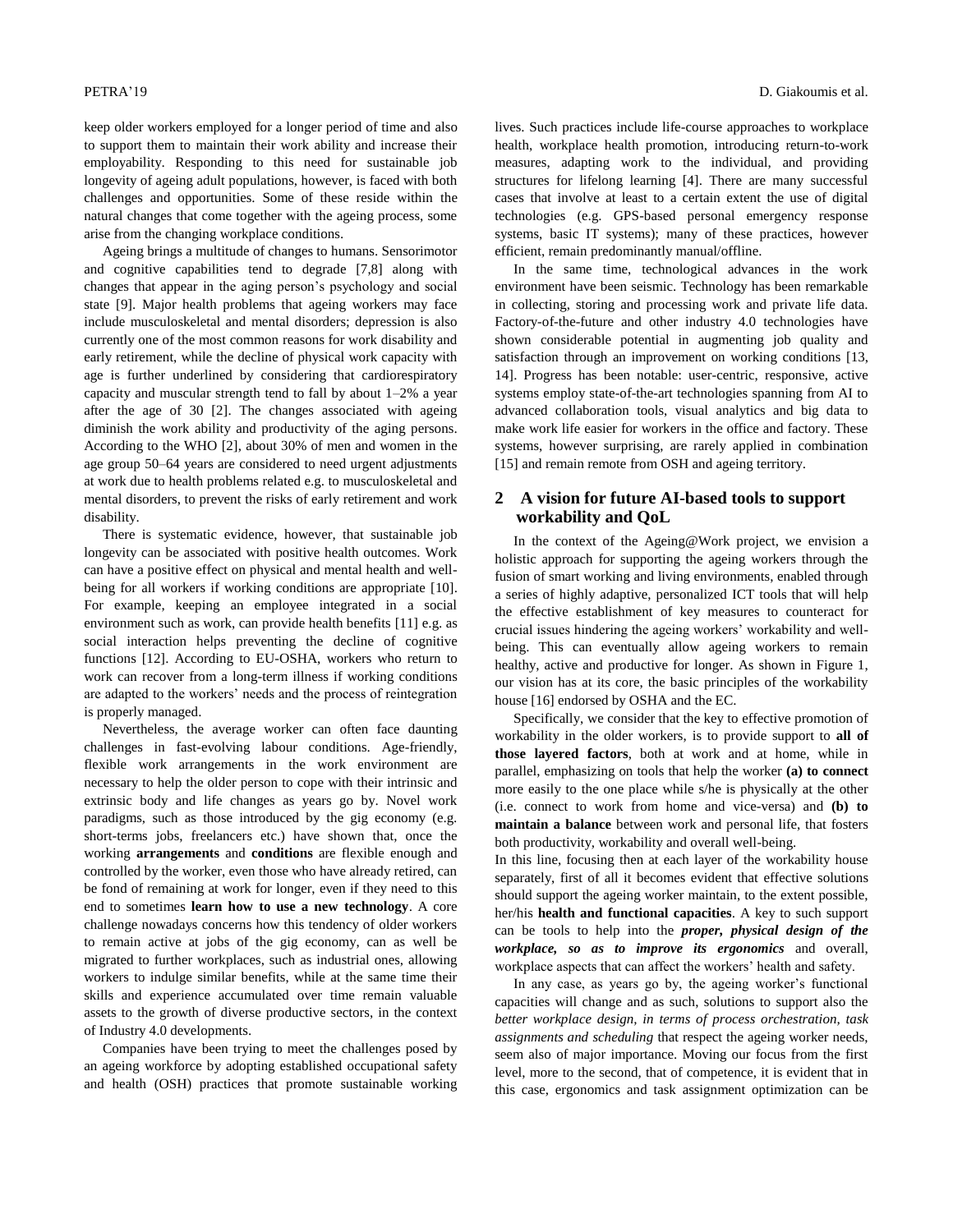further complemented by *productivity enhancement tools*, i.e. tools that can support the ageing worker perform target tasks more easily, learn new tasks, collaborate with colleagues, share knowledge, etc.; tools adequately personalized to the individual ageing worker, while at the same time properly tailored to the needs of the workplace, be it at a factory on the move, or at home.

Nevertheless, no matter how well a workplace is shaped and how many tools are there to support the job that needs to be done, one of the most crucial factors that can affect the older person's

workability concern her/his values, attitude towards work and motivation. Taking this into account, it becomes clear that a holistic ageing worker support solution must pay also due attention on improving job satisfaction and help, to the extent possible into motivating the ageing worker to remain productive, possibly through some *reward system and a personalized, highly unobtrusive, proactive and at the same time discreet virtual assistant* that will emphasize on providing jointly, incentives for both work–related and life aspects of the individual.



**Figure 1: The Ageing@work vision of AI-enabled, ICT solutions to support ageing workers into the key factors of workability** 

Finally, when moving up to the upper layer of the workability house, it becomes clear that tools to also support the ageing worker's work and leadership characteristics within the workplace community, allowing the work site to capitalize on her/his expertise are necessary, such as indicatively, *knowledge sharing and collaboration tools*, which, following what has been described above, should among others, focus on one hand on telepresence and on the other, on solutions that will help parts of the older worker's experience and knowledge gained through the years, remain valuable assets of the company, even after the worker's retirement.

# **3 Conceptual Architecture of the proposed toolkit**

At the AI core of the overall Ageing@Work concept lie **(A) novel, highly advanced Virtual User Models** of the ageing workers (wVUMs). Among others, the models will encode user behavior information derived from unobtrusive user activity monitoring, as well as user affect recognition. User activity monitoring will be based on unobtrusive sensing approaches; indicatively, action recognition based on the accelerometers of the user's smart-watch [17], audio signals processing [18], as well as further sources, related e.g. to biosignals processing for user emotion recognition [19,20,21]. The VUMs then will be used to represent users in automatic simulations to support decision making processes [22].

Apart from the typical profiling capabilities, based on unobtrusive worker behaviour monitoring both at work and at home, the Ageing@Work wVUMs hold a further, highly important novel element, of advanced computational intelligence, endorsed through machine learning methods that summarize worker behavioural and physical factors of interest, respective to the work and life context, into workability and wellbeing indexes relevant to active and healthy ageing. The indexes will be assessed herein on the basis of occupational and ageing health knowledge, driving personalized, simulations-based system decisions on both preventive and reactive measures that can help the worker, either in the short-term or in the longer term.

A second important aspect of the Ageing@Work modelling and AI core concerns **(B) Virtual Workplace Models (VWMs)**,

which will encode the main relevant topological and resource –oriented characteristics of the ageing worker's working context, be it in-place, at the factory/worksite, or at home.

The above models will be the basis for the Ageing@Work **work co-design tools**, which will comprise: **(C) A Personalized Ergonomics Design tool**; following a simulations-based optimization approach, this will output suggestions on parameters of the user's workplace VWMs, which once changed, could help the worker work in an environment that fosters productivity, health and safety, both in a preventive or reactive way according to the person's evolving specificities. Alongside, **(D) an Agefriendly Work Management assistant tool**, will help both the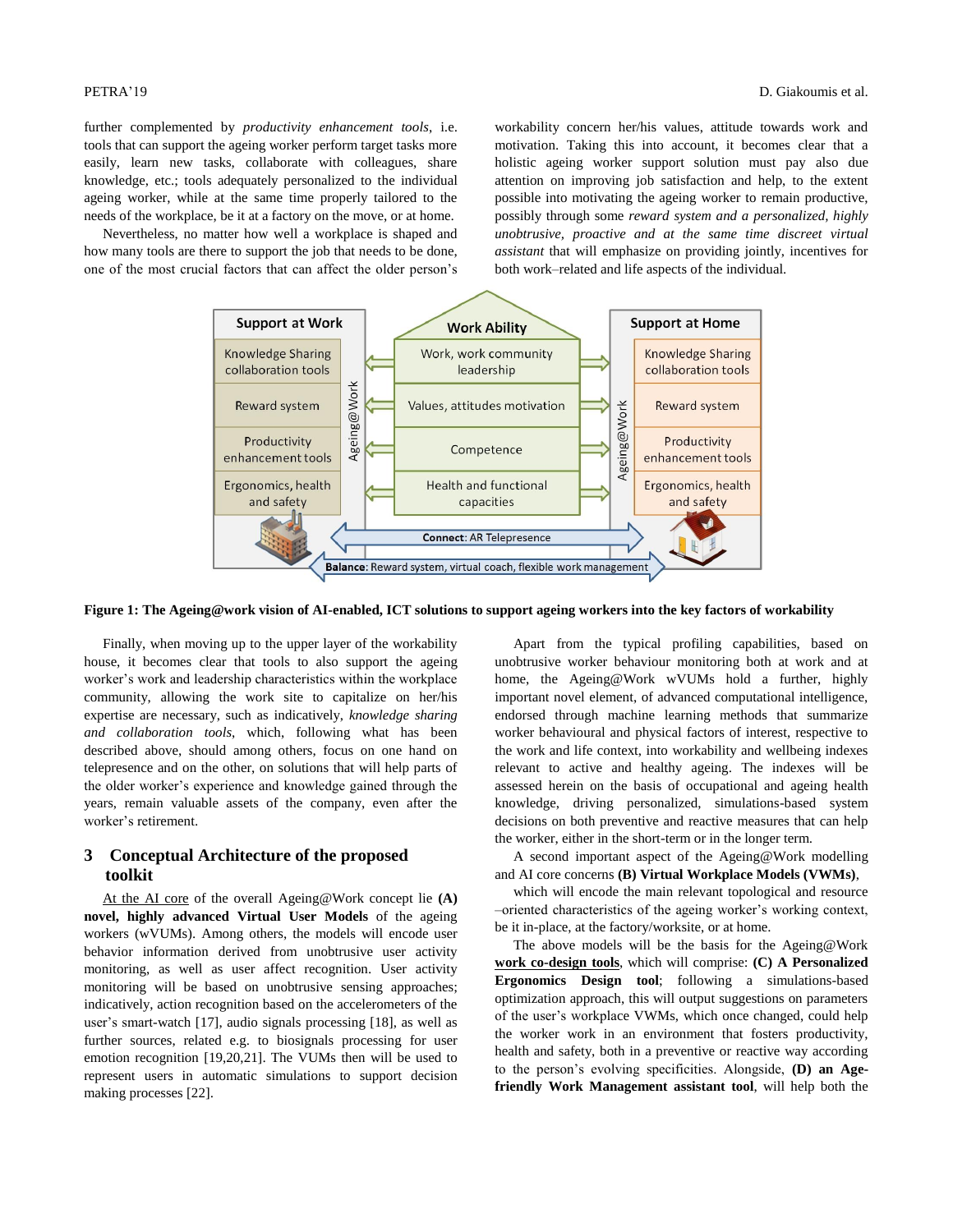worker, as well as their supervisor, take optimal decisions as concerns the orchestration of the tasks of the worker themselves or the overall factory, respectively. Notably, a key challenge and novelty of our approach concerns the fact that on one hand, the personalized system will derive work arrangement suggestions at a personal level to the worker (e.g. tasks scheduling, suggested working place or working hours), while in parallel, without disclosing to the manager information further to the minimal one accepted by the worker, will try to suggest overall factory process arrangements in respect of the worker needs.

In parallel to the above, the virtual worker and workplace models will drive the provision of highly advanced and personalized workability enhancement tools, based on cuttingedge technologies, including AI, VR and AR interfaces formulating an ensemble of intuitive interfaces for HCI and remote collaboration. More specifically, the aim will be to provide in-place and remote productivity and collaboration support through: **(E) Lifelong learning, training and productivity enhancement tools** and **(F) Bi-directional AR and VR based telepresence**. Notably, a key aim will be to help the factory capitalize on the advanced older worker experience and skills in the best and easiest way possible, both when the older worker is on-site (e.g. by using AR so as to provide important indications that need attention) and when is working from home (e.g. from AR-based teleconference through to AR and VR-based remote collaboration to guide a younger worker, help resolve a production problem etc.).

(affected by and affecting), personal life aspects. A core novelty will concern the provision of highlights on crucial parts of information related to the worker's behaviour which are sometimes missed by the workers themselves (e.g. too many hours at work, adverse environmental conditions, possibly increased stress or fatigue), through an empathic, mirroring user avatar. The avatar will run at the user's smartphone and its form will be adaptive, user-selected; the core concept of worker mirroring will concern providing indications to the worker on possibly important information, initially through a respective subtle change in the avatar's appearance and behaviour, while if remained un-noticed and untreated, the notification will become increasingly more intense. The Ageing@Work AVC will be both proactive and discreet, avoiding attention theft, and will be developed on the basis of cutting-edge persuasive technologies so as to not only provide suggestions and further information deemed necessary, but also be *effective* when doing so. Notably, advanced AI, VR and Visual Analytics will be fused with psychology and behavioural research, so as to eventually realize a personalized effective work and personal life coach.

A further key novelty to this end will concern an integrated personalized reward system that will further promote positive behaviours both at work and daily life, as well as the major goal of personalized balance between those two. Indicatively, positive rewards will both be provided upon the worker's achievement of some set productivity goal, as well as good physical activity or dietary habits at work or at home, while in parallel, positive



**Figure 2: Conceptual Architecture of the Ageing@work toolkit**

All of the above tools are eventually fused so as to provide an integrated, personalized supportive platform to the ageing worker, by means of the Ageing@Work Ambient Virtual Coach (AVC).

In this respect, Ageing@Work will introduce a novel **(G) Empathic "Mirroring Avatar"**, as an advanced paradigm of effective personalized support, both at work and in inter-related rewards will be provided upon detection of positive, physical activity and socialization behaviours, let these concern e.g. some walk, some visit to a relative or friend, picking-up grandchildren from school etc. Accordingly, upon negative outcomes from the reward system, stimulating coach behaviour based on the mirroring avatar, as well as more extensive notifications provided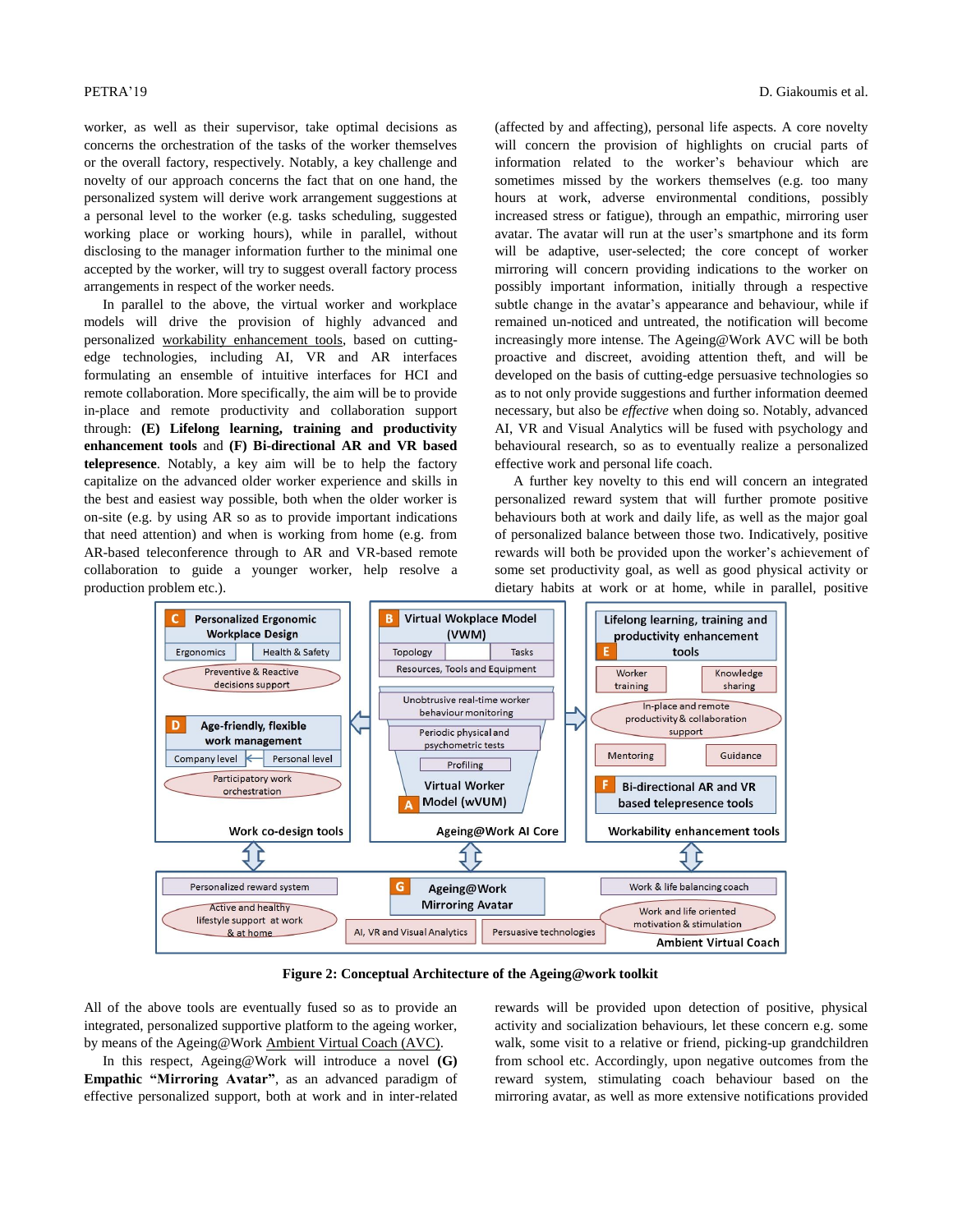based on visual analytics will serve to the core aim of work and life motivation and stimulation of behaviours that foster productivity, along with active and healthy ageing.

#### **4 Conclusions**

#### **4.1 Ageing@Work innovations**

Ageing@Work introduces the integration of different digital tools in core industry 4.0 and the factory paradigms to ensure satisfactory conditions in work environments and provide meaningful incentives (e.g. rewards etc.) towards highly motivated and engaged ageing workers in positive behaviors and perceptions about work. In this scope, a wide variety of cuttingedge technologies are introduced as the AR, VR technologies and also the visual analytics along with the context-aware Avatar in order to provide highly personalized support and enhance workplaces' adaptation and productivity. To cater in depth for workers' needs, Virtual User Models target to adapt users' behavior at workplaces. Among the main objectives of the project is to combine different digital tools through effective methods and incorporate in these advanced technologies, valuable knowledge from psychology and behavioral research, in order to enable an active ageing workforce. To achieve these goals, Ageing@Work introduces a holistic, interdisciplinary approach integrated to appropriate technologies to design the most engaging technologies for seniors in worklplaces both from the perspective of health and wellbeing. Moreover, taking into account the importance of OSH legislation and general culture, Ageing@Work is aligned with these guidelines to ensure safety in workplaces.

#### **4.2 Future challenges and concerns**

A constantly increasing ageing workforce in parallel with technology advances is expected to generate a number of challenges for technologically supported work environments. Also Industry 4.0 evolution due to its main attributes of digitation and interconnection inherently presents major opportunities. However, apart from productivity optimization supported by the advances of ICT, also quality improvement in production process is a critical component that has to be enhanced by exploiting individuals' key capabilities to tailored –made tasks*.* Moreover due to the involvement of multiple technologies and tools, needs could be emerged for interactivity enhancement and functions' updating which bring also concerns about increased cost and time.

Furthermore, despite the huge business and benefits in industrial environments through digitization, industry standards and policies have to be redefined according to data protection concerns. Data visualization tools from one hand could enable the effective management of potential risks at workplaces but also have to be filtered properly, in order to be aligned with the proper ethical and legal requirements.

### **ACKNOWLEDGMENT**

This work has been supported by the EU Horizon 2020 funded project "Smart, Personalized and Adaptive ICT Solutions for Active, Healthy and Productive Ageing with enhanced Workability (Ageing@Work)",under grant agreement no: 826299.

### **REFERENCES**

- [1] EU-OSHA, Cedefop, Eurofound, EIGE, H. Dubois, J.M. Jungblut, M. Wilkens, G. Vermeylen, O. Vargas Llave, 2017. Towards age-friendly work in Europe: a life-course perspective on work and ageing from EU Agencies, DOI: 10.2802/130548.
- [2] J. Ilmarinen, 2012. Promoting active ageing in the workplace Safety and health work, EU-OSHA, Retrieved February 22, 2019 from https://osha.europa.eu/en/publications/articles/promoting-active-ageing-in-theworkplace/view.
- [3] C. Fotakis and J. Peschner, 2015. Demographic change, human resources constraints and economic growth: the EU challenge compared to other global players. Publications Office of the European Union, Retrieved February 22, 2019 from https://publications.europa.eu/en/publication-detail/https://publications.europa.eu/en/publication-detail/-/publication/6fbf583f-c9ba-4ab8-8749-6c833309c1c7/language-en, DOI: 10.2767/338908.
- [4] EU-OSHA, 2016. Healthy Workplaces Good Practice Awards 2016–2017 Safety and health at work, Retrieved February 22, 2019 from https://osha.europa.eu/en/tools-and-publications/publications/healthyworkplaces-good-practice-awards-2016-2017/view.
- [5] A. Fornalczyk, J. Stompór-Świderska, and M. Ślazyk-Sobol, 2015. Age Management within Organizations – Employees' Perceptions of the Phenomenon – Research Report. Journal of Intercultural Management, 7(3), 39–51. DOI: 10.1515/joim-2015-0020.
- [6] M. Schinner, A.C. Valdez, E. Noll, A.K. Schaar, P. Letmathe, and M. Ziefle, 2017. 'Industrie 4.0' and an Aging Workforce – A Discussion from a Psychological and a Managerial Perspective. In Human Aspects of IT for the Aged Population. Applications, Services and Contexts (LNCS), 537–556.
- [7] Z. Karen, H. Li and U. Lindenberger, 2002. Relations between aging sensory/sensorimotor and cognitive functions. Neuroscience & Biobehavioral Reviews 26, 7, 777–783. DOI: https://doi.org/10.1016/S0149-7634(02)00073-8.
- [8] E. Ockleford. 2008. The handbook of aging and cognition (3rd ed.). Craik, F.I. M. & Salthouse, T.A. (Eds.). Psychology Press, Taylor and Francis Group, New York and Hove, Applied Cognitive Psychology 23, 3, 448–448. DOI: https://doi.org/10.1002/acp.1505.
- [9] K.W. Schaie and S. Willis, 2015. Handbook of the Psychology of Aging  $8<sup>th</sup>$ Edition. Part II: Bio-psychosocial Factors in Aging, Academic Press.
- [10] EU-OSHA, 2016. Healthy Workplaces for All Ages: Promoting a sustainable working life. Retrieved February 22, 2019 from https://www.ageplatform.eu/publications/healthy-workplaces-all-ages-promoting-sustainableworking-life.
- [11] M. Lövdén, P. Ghisletta, and U. Lindenberger, 2005. Social Participation Attenuates Decline in Perceptual Speed in Old and Very Old Age. Psychology and Aging 20(3), 423–434. DOI: https://doi.org/10.1037/0882-7974.20.3.423.
- [12] S.S. Bassuk, T.A. Glass, and L.F. Berkman, 1999. Social Disengagement and Incident Cognitive Decline in Community-Dwelling Elderly Persons. Annals of Internal Medicine 131 (3), 165. DOI: 10.7326/0003-4819-131-3-199908030- 00002.
- [13] E.E. Lithoxoidou, S. Doumpoulakis, A. Tsakiris, St. Krinidis, D. Ioannidis, K. Votis, and D. Tzovaras, 2017. Improvement of the Workers' Satisfaction and Collaborative Spirit Through Gamification. In Internet Science (LNCS 10673), 184–191. DOI: 10.1007/978-3-319-70284-1\_15
- [14] D. Arena, K. Ziazios, I.N. Metaxa, S. Parcharidis, S. Zikos, A. Tsolakis, S. Krinidis, D. Ioannidis, D. Tzovaras, and D. Kiritsis. 2017. Towards a Semantically-Enriched Framework for Human Resource Management, 306– 313, DOI: 10.1007/978-3-319-66923-6\_36.
- [15] L. Egon van den Broek, 2017. Monitoring technology: The 21st Century's Pursuit of Well-being? EU-OSHA, Retrieved February 22, 2019 from https://osha.europa.eu/sites/default/files/publications/documents/Workers\_moni toring\_and\_well-being.pdf .
- [16] Facing the Challenges of a Multi-Age Workforce: A Use-Inspired Approach, 2015. <sup>1st</sup> Edition (Paperback) - Routledge. Routledge.com. Retrieved February 22, 2019 from https://www.routledge.com/Facing-the-Challenges-of-a-Multi-Age-Workforce-A-Use-Inspired-Approach/Finkelstein-Truxillo-Fraccaroli-Kanfer/p/book/9781848725188.
- [17] P. Kumari, L. Mathew, and P. Syal, 2017. Increasing trend of wearables and multimodal interface for human activity monitoring: A review, Biosensors and Bioelectronics, 90, 298-307, DOI: 10.1016/j.bios.2016.12.001.
- [18] A. Vafeiadis, K. Votis, D. Giakoumis, D. Tzovaras, L. Chen, and R. Hamzaoui, 2017. Audio-based event recognition system for smart homes. In 2017 IEEE SmartWorld, Ubiquitous Intelligence Computing, Advanced Trusted Computed, Scalable Computing Communications, Cloud Big Data Computing, Internet of People and Smart City Innovation, (SmartWorld/SCALCOM/ and Smart City Innovation, (SmartWorld/SCALCOM/ UIC/ATC/CBDCom/IOP/SCI), 1–8. DOI: 10.1109/UIC-ATC.2017.8397489.